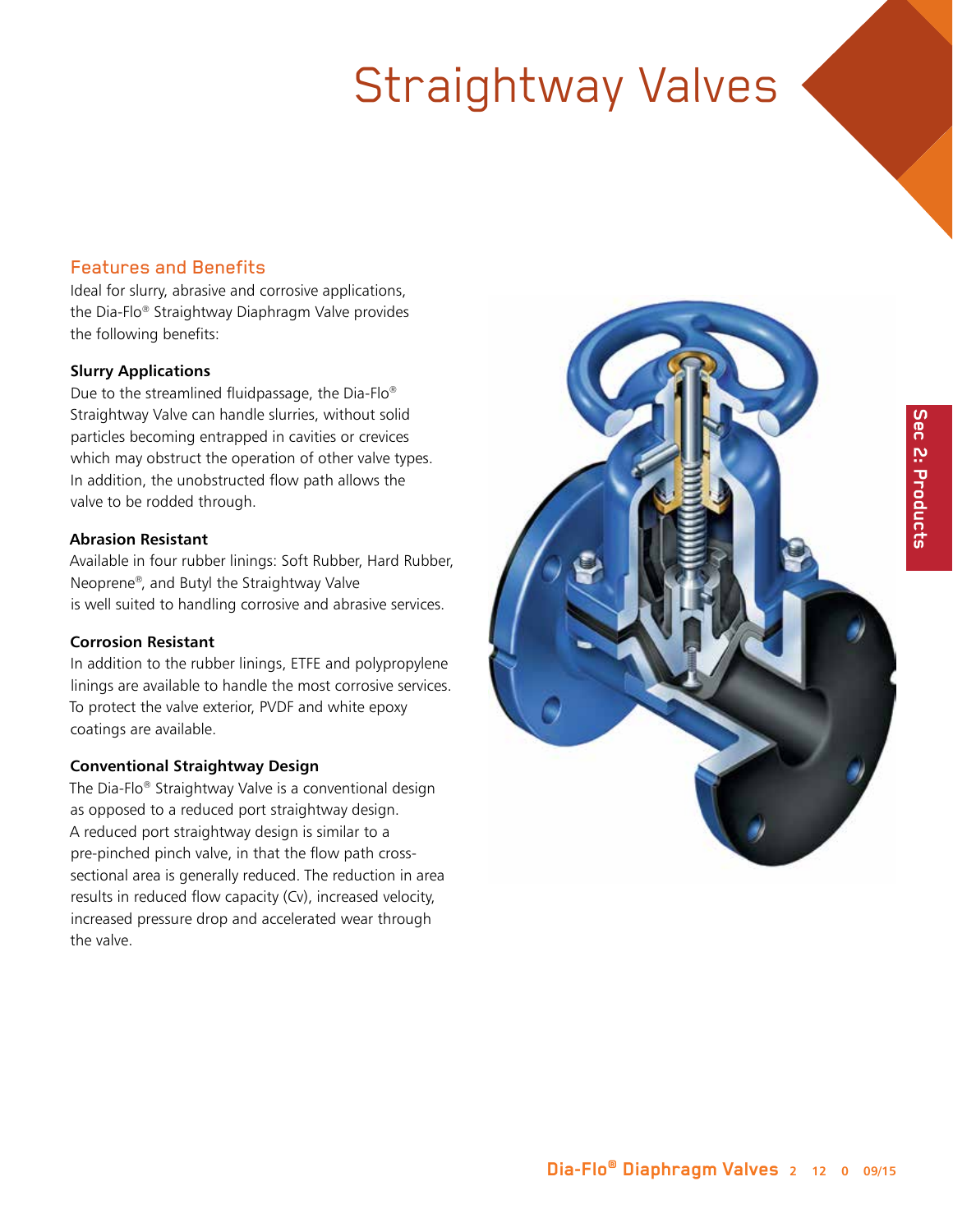#### Additional Features

- Can be rodded out in either direction
- Unimpeded Flow
- Negligible pressure drop
- Self-draining when piping is pitched



Valve Open







Straightway Rubber Lined Valves in Phosphoric Acid Service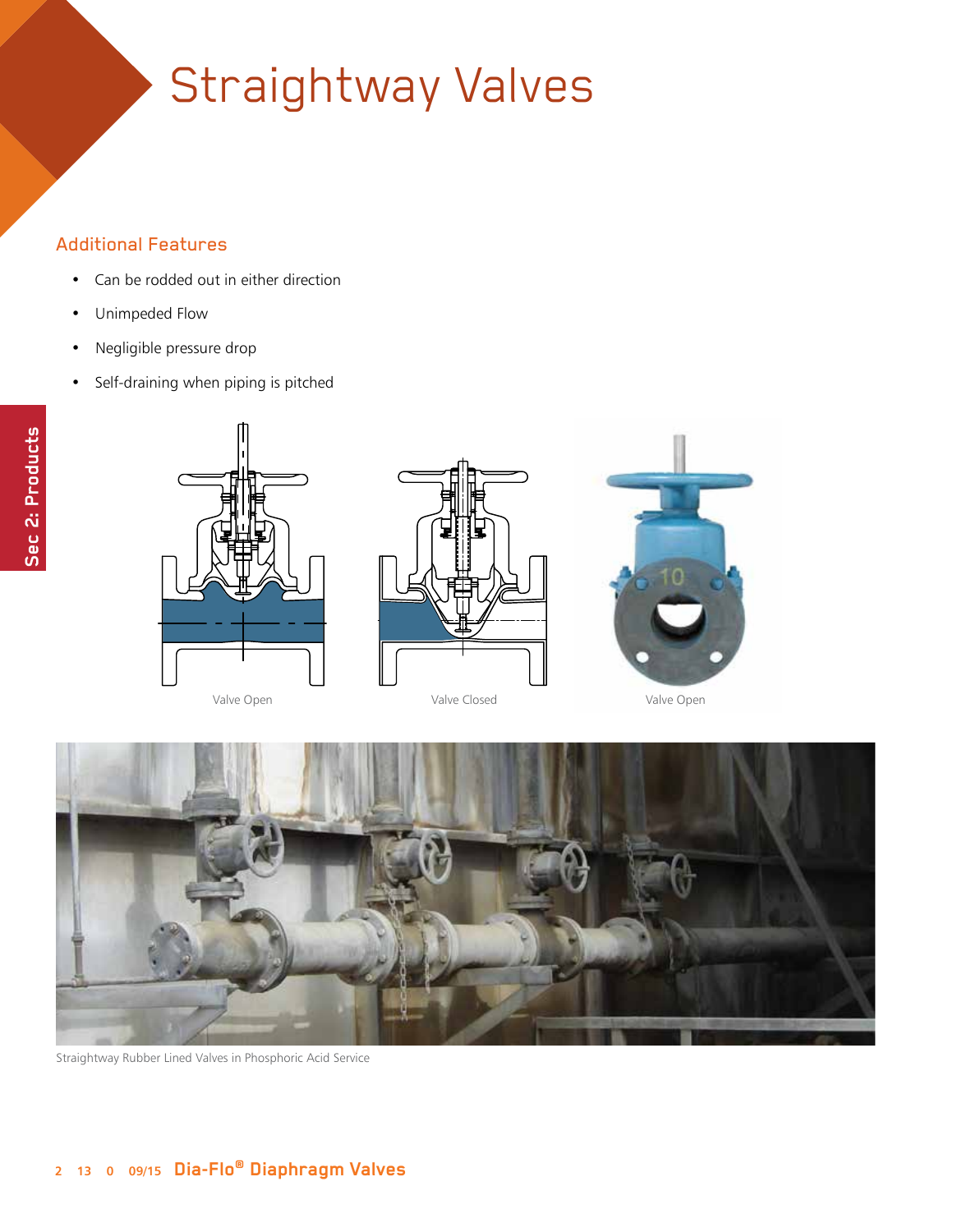

## Unlined Metal

- Excellent CVs
- Flanged or raised face flanges
- ASTM materials include:
	- Cast Iron ASTM A-126 Class B
	- Ductile Iron ASTM A-395 Grade 60-40-18
	- Stainless Steel ASTM A-351 Grade CF8M
	- Cast Steel ASTM A-216 Grade WCB



FLANGED METAL 1"–12" Cast Iron 2811 1"–12" Ductile Iron 2812

RAISED FACE FLANGED METAL<br>1"-8" Stainless Steel 2813R

| $1"$ -8"    | Stainless Steel 2813R |       |
|-------------|-----------------------|-------|
| $1"$ – $8"$ | Cast Steel            | 2815R |

Maximum temperature for all of the above configurations is 225° F (107° C).



#### *1 Temperature may decrease dependent upon media, pressure and valve size.*

# Plastic Lined

- Superior Flow Characteristics
- <sup>3</sup>/<sub>16</sub>" Minimum Lining Thickness
- **Excellent Corrosion Resistance**

### **ETFE**



### Suitable for strong acids and solvents. Compatible with a very broad range of chemicals under a wide range of conditions. Maximum temperature 225° F (107° C)<sup>1</sup>



### **Polypropylene**

Especially suitable for organic solvents degreasing agents, excellent resistance to alkalines. Economically priced, poor resistance to Chlorinated solvents. Maximum temperature 200° F (93° C)1



#### FLANGED PLASTIC LINED

| $1" - 8"$ | ETFE (CI)          | 2829 |
|-----------|--------------------|------|
| $1" - 8"$ | Polypropylene (CI) | 2838 |
| $1" - 8"$ | ETFE (DI)          | 2859 |

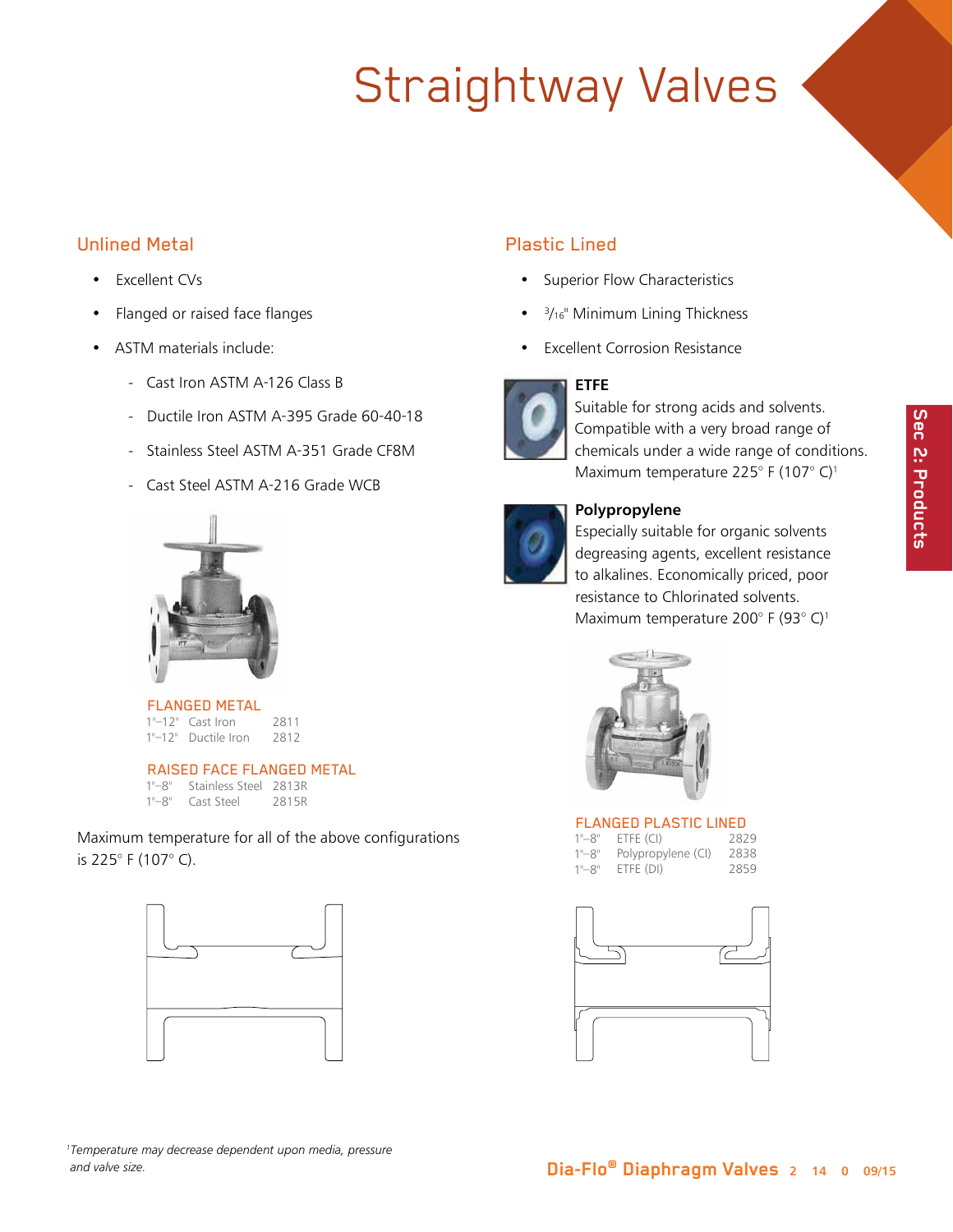#### Rubber Lined

- 1/8" Minimum Lining Thickness
- Cast Iron or Ductile Iron available
- Excellent for slurries and abrasive applications



Sec 2: Products **Sec 2: Products**

#### **Neoprene**

A synthetic base elastomer with some physical properties similar to natural rubber. Superior to natural rubber in resistance to heat, ozone, sunlight and oil.

Typical applications include phosphoric acids; magnesium oxide and sodium hydroxide. Maximum temperature 200° F (93° C)1



#### **Soft Rubber**

Good resistance to most inorganic chemicals with the exception of strong oxidizing agents. Exhibits outstanding

abrasion resistance. Typical applications include gypsum, flyash, titanium dioxide slurries and sewage. Maximum temperature 180° F (82° C)1



#### **Hard Rubber**

Better chemical and heat resistance than softrubber. Wide application in organic and inorganic ac ids and

chlorine gas. Typical applications include potable water; oxidizing agents; plating solutions; salts; sludge and ferric chloride. Maximum temperature 200° F (93° C)1



#### **Chlorobutyl**

Good heat resistance. Unaffected by cold weather or rapid temperature changes. Typical applications include

hydrofluoric acid, various zinc solutions and fertilizer solutions.Maximum temperature 200° F (93° C)1







#### FLANGED RUBBER LINED

#### CAST IRON

| $1"$ -12"  | Neoprene #7     | 2831 |
|------------|-----------------|------|
| $1"$ -12"  | Soft Rubber #5  | 2833 |
| $1" - 12"$ | Hard Rubber #10 | 2834 |
| $1"$ -12"  | Chlorobutyl #16 | 2836 |

#### DUCTILE IRON

| $1"$ -12"     | Neoprene #7     | 2840 |
|---------------|-----------------|------|
| $1"$ – 1 $2"$ | Soft Rubber #5  | 2841 |
| $1"$ -12"     | Hard Rubber #10 | 2842 |

 *1 Temperature may decrease dependent upon media, pressure and valve size.*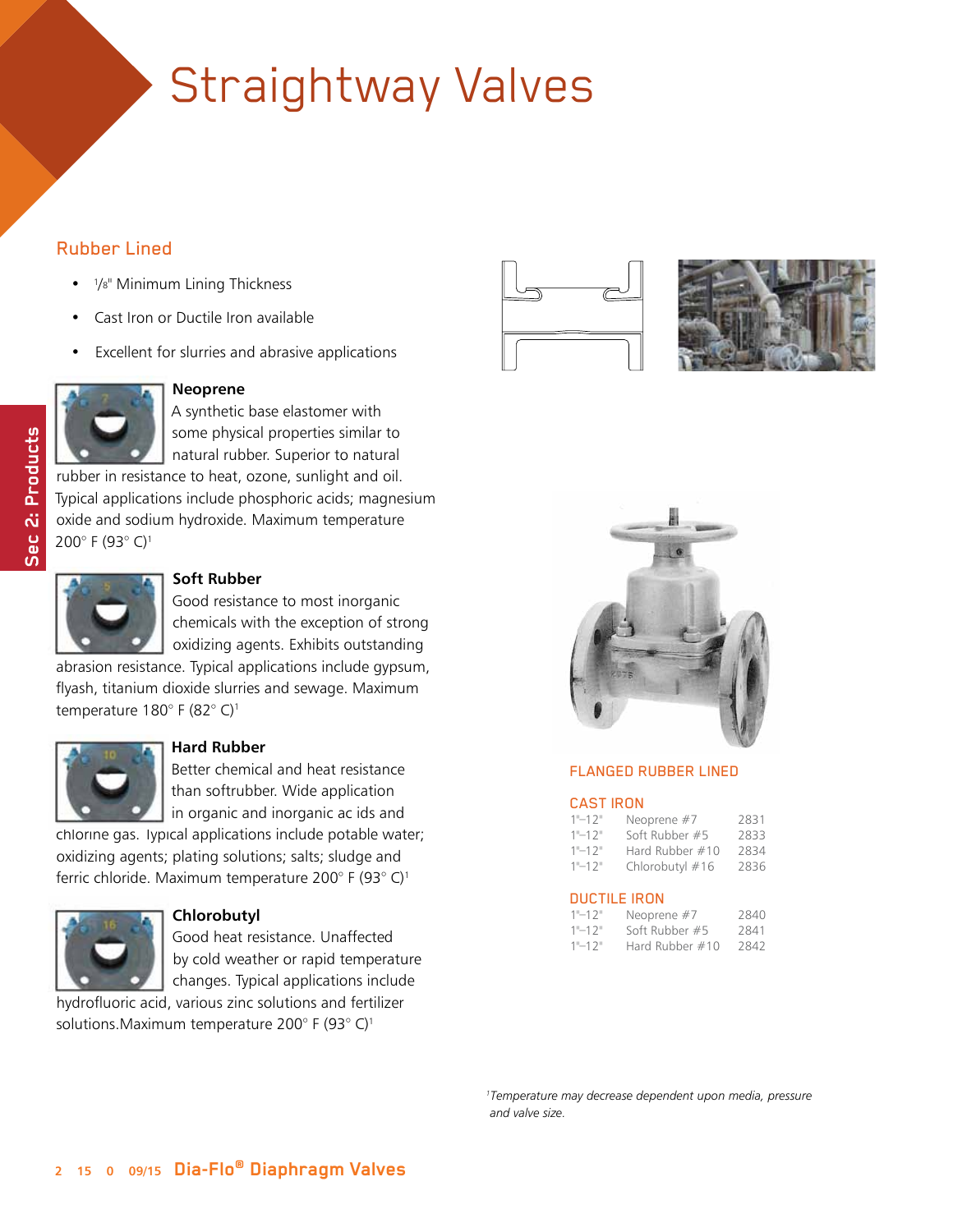

### Straightway Diaphragms

| Grade     | Material                                | Size       | Temperature <sup>1</sup>                       | <b>Typical Services</b>              |
|-----------|-----------------------------------------|------------|------------------------------------------------|--------------------------------------|
| Grade SB  | Black Butyl (FDA Compliant)             | $-4$ "     | 0 to 200 $^{\circ}$ F (-18 to 93 $^{\circ}$ C) | Chemicals, stronger acids            |
| Grade SE  | EPDM (FDA Compliant)                    | $1 - 12"$  | -20 to 225° F (-29 to 107° C)                  | Chemicals, acids, hi-temp, abrasives |
| Grade SP* | Buna N <sup>®</sup> NBR (FDA Compliant) | $1-6$ "    | 10 to 180° F (-12 to 82° C)                    | Foods, oils                          |
| Grade SS  | Natural Rubber                          | $1 - 12$ " | -20 to 180° F (-29 to 82°C)                    | Water, abrasives                     |
| Grade ST  | Neoprene®                               | $1 - 12"$  | -10 to 180° F (-23 to 82° C)                   | Weak chemicals, air, oil             |

\*2.5" not available

<sup>1</sup> D iaphragms at maximum temperature cannot be used satisfactorily at maximum pressures.

<sup>2</sup> Cast Iron, Ductile iron & Carbon Steel should not be used below -20 degrees F (-29 C)

### Bonnet Assemblies for Straightway Manual Valves

Straightway bonnet assemblies include:

- Indicating Stem
- Bronze Bushing
- Lubrication Fitting
- Cast Iron Bonnet Shell Handwheel